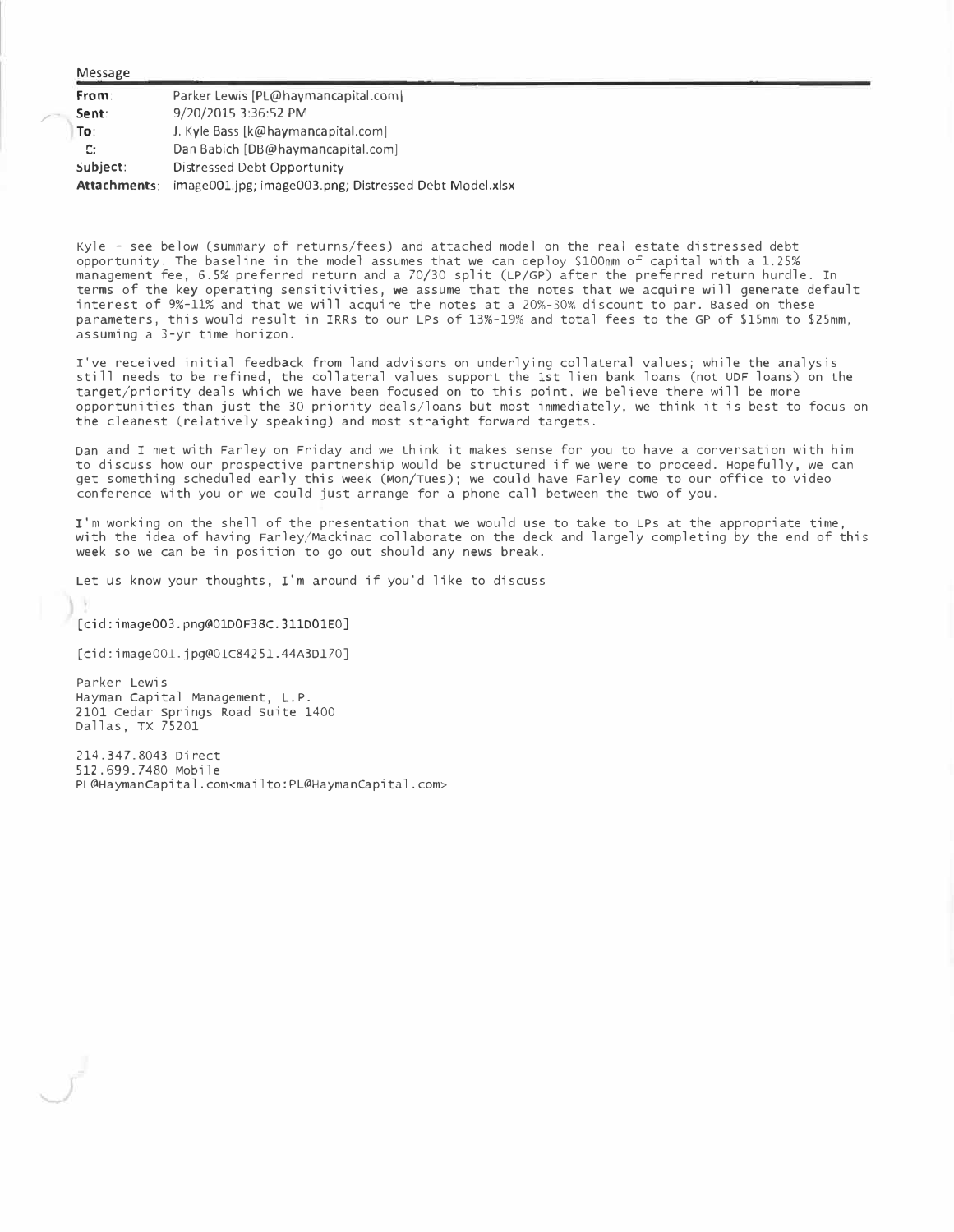$\neq$ 

 $\rightarrow$ 

 $\rightarrow$ 

 $\mathcal{I}$